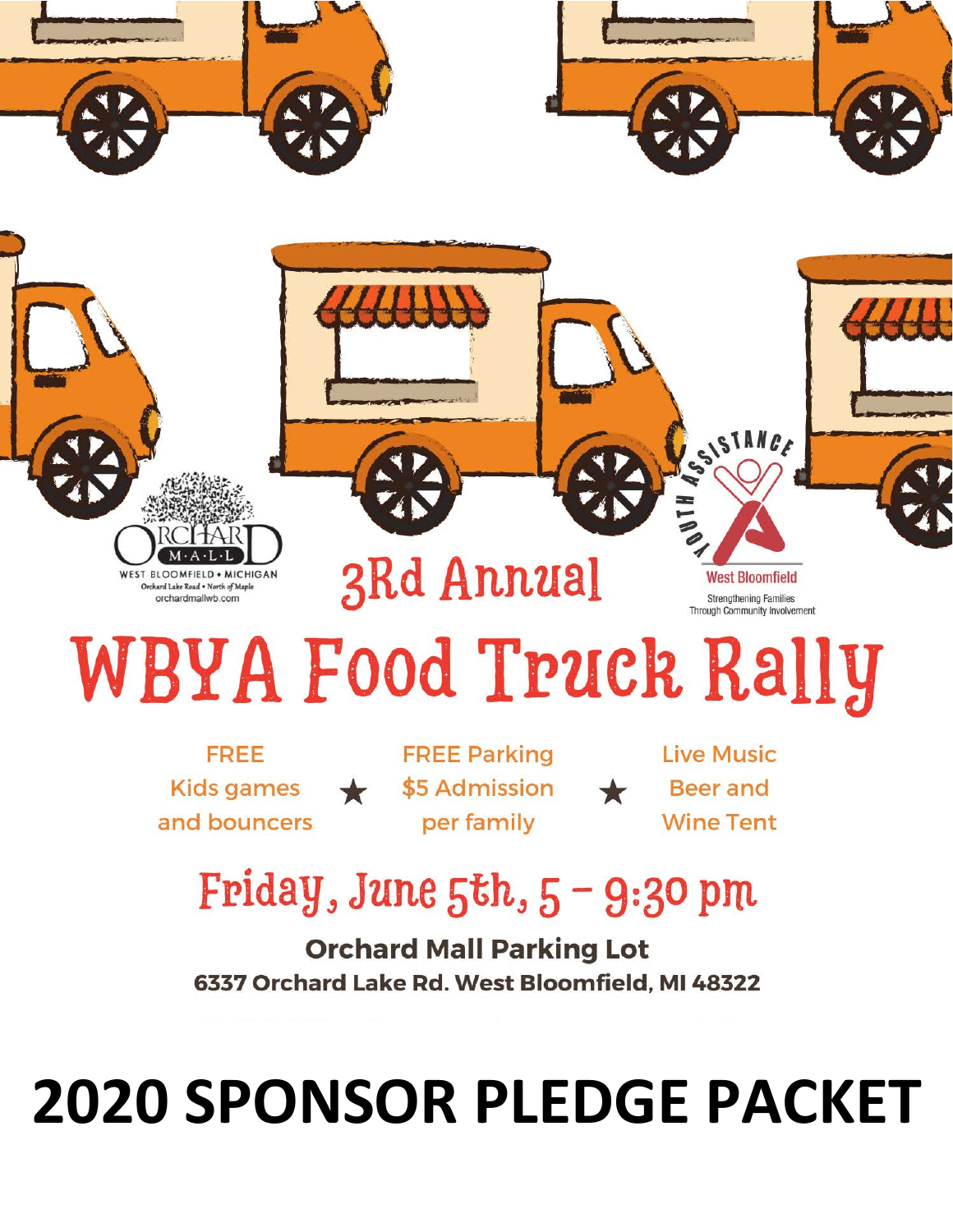# **West Bloomfield Youth Assistance Food Truck Rally 2020 Sponsor Pledge Form**

Food Truck Sponsorships can also be customized. See some options below. Please make checks payable to West Bloomfield Youth Assistance.

### o **\$2500 presenting sponsorship (exclusive to one sponsor):**

- Prominent logo placement on all event promotion including invitation to live interviews, prior to the event
- **•** On site 2-minute interview each hour of the event
- o **\$1,000 sponsorships include:**
	- **Social Media promotion/attention of your support** of Youth Assistance
	- Special on-site recognition (banner, signage)
- o **\$500 sponsorships include:**
	- 10x10 space at event
	- 1 8ft table, 1 chair
	- Logo advertised on event promotions





- **Sponsor pledge forms must be emailed or postmarked by April 1, 2020.**
- **Sorry, no refunds after April 1, 2020 as all marketing will launch after this date and your business name and logo will be included.**
- **All legal requirements must be met that are outlined within this form.**
- **All forms must be complete with all sections completed in a legible manner.**
- **Please be sure to email a high-quality image your logo (jpeg or png).**

# Return form with payment to: **West Bloomfield Youth Assistance, 4925 Orchard Lake Road, West Bloomfield, MI 48323**

For more information about our Food Truck Rally, visit [www.wbyouthassistance.org.](http://www.wbyouthassistance.org/) Questions can be directed to: [info@wbyouthassistance.org.](mailto:info@wbyouthassistance.org)

| DATE: _______________________ |                                                                                                    |
|-------------------------------|----------------------------------------------------------------------------------------------------|
|                               |                                                                                                    |
|                               |                                                                                                    |
|                               |                                                                                                    |
|                               |                                                                                                    |
|                               | CITY/STATE/ZIP: www.astronometer.com/web/2012/2012/03/2012                                         |
|                               | SOCIAL MEDIA: Facebook / Twitter / Instagram<br>Please circle those you utilize for your business. |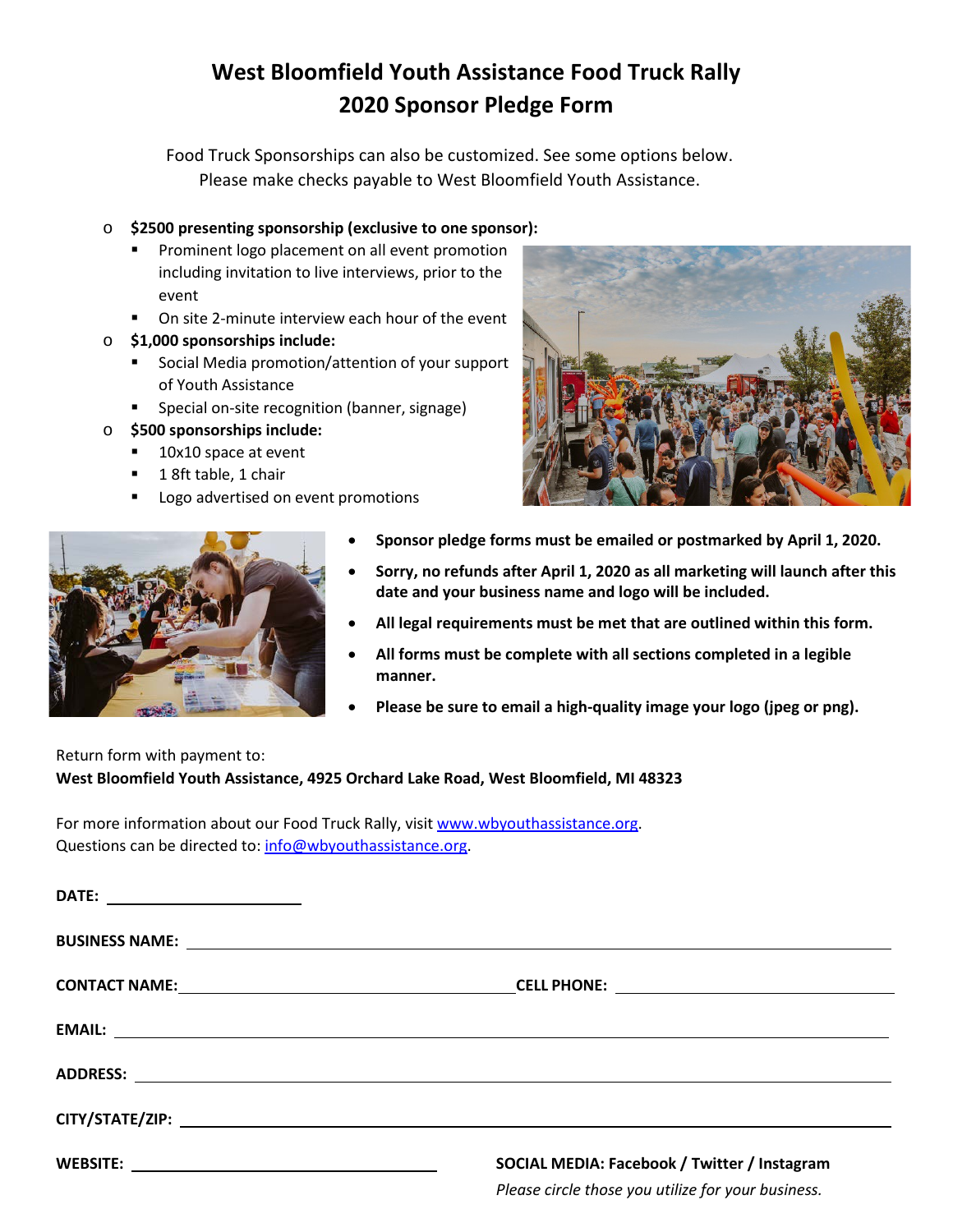#### **EVENT SPACE**

Please list the activity that will be happening in your event space at this event. You will be notified if any activities are not approved (subject to township or property restrictions). This process is first come, first serve!

#### **ONSITE**

|         |                   | Based on the information provided below on the event set-up timeline, please estimate your time of arrival.                                                                                                                         |  |  |                                                                                                                                                                                                                                    |
|---------|-------------------|-------------------------------------------------------------------------------------------------------------------------------------------------------------------------------------------------------------------------------------|--|--|------------------------------------------------------------------------------------------------------------------------------------------------------------------------------------------------------------------------------------|
|         | 11am Noon 1pm 2pm | 3pm                                                                                                                                                                                                                                 |  |  |                                                                                                                                                                                                                                    |
|         |                   | How many employees will you be bringing in addition to yourself? $1 \quad 2 \quad 3$                                                                                                                                                |  |  | Other: $\rule{1em}{0.15mm}$                                                                                                                                                                                                        |
| person: |                   |                                                                                                                                                                                                                                     |  |  | Is the contact person listed on this application going to be on-site at the event? If not, please provide an on-site contact                                                                                                       |
|         |                   | <b>CONTACT NAME:</b> THE STATE OF THE STATE OF THE STATE OF THE STATE OF THE STATE OF THE STATE OF THE STATE OF THE STATE OF THE STATE OF THE STATE OF THE STATE OF THE STATE OF THE STATE OF THE STATE OF THE STATE OF THE STATE O |  |  | <b>CELL PHONE:</b> The contract of the contract of the contract of the contract of the contract of the contract of the contract of the contract of the contract of the contract of the contract of the contract of the contract of |
|         | EMAIL:            |                                                                                                                                                                                                                                     |  |  |                                                                                                                                                                                                                                    |
|         |                   |                                                                                                                                                                                                                                     |  |  | Your event space must be self-sufficient. We do not have electrical hook ups available. Will you be bringing a generator?                                                                                                          |

Yes No

Are there any other details or set up instructions concerning the placement of your business that we need to consider prior to your arrival? Please include here or as an attachment.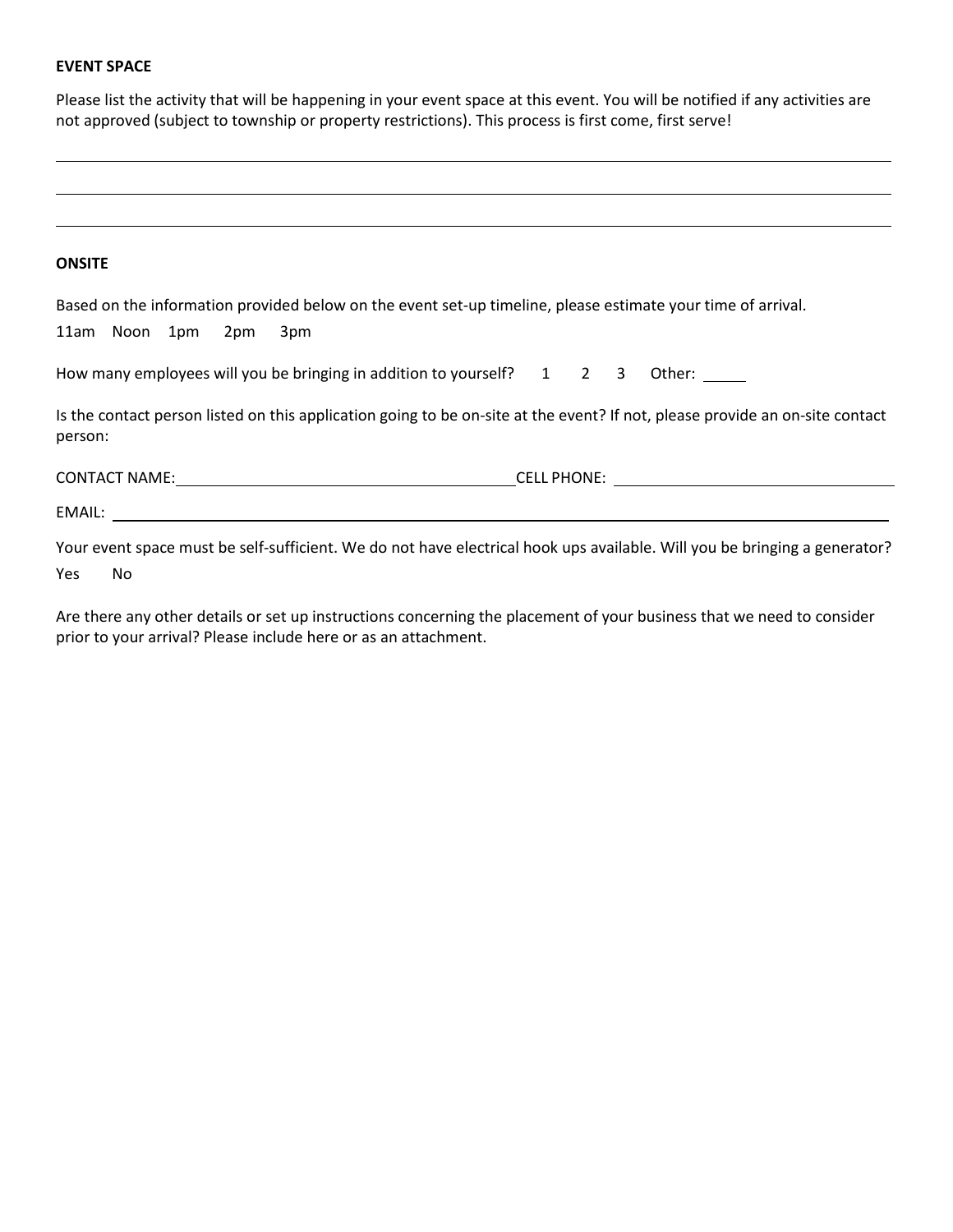## **WBYA Operations, Requirements, Policies and Procedures**

**Application Acceptation/Rejection:** Approval of any application will be at the sole discretion of the West Bloomfield Youth Assistance who reserves the right to accept or reject any and all irregularities and accept or reject any and all applications. To ensure uniformity, menu/items may be subject to approval. Truck, sponsor booth space and vendor privileges may NOT be assigned or transferred. Assignment of any available space(s) is solely at the discretion of the West Bloomfield Youth Assistance. Any changes to the original application must be approved in writing no less than 7 days prior to the event. **The West Bloomfield Youth Assistance reserves the right to accept or reject any products listed on the application due to duplicate items at other venders.** In regard to food sales, menu changes made without prior WRITTEN AUTHORIZATION may result in loss of privileges as a food truck vendor.

**Legal Requirements:** In order to sell any products, you are responsible for having a valid license and comply with all laws governing your activities. This includes but is not limited to health department licenses, collection of and payment of taxes and reporting for the same. The Oakland County Health Department requires that all food concessionaires meet sanitation standards. Operators should anticipate an inspection prior to the event and no less than two (2) inspections during the event. **Food vendors without a STFU license must make arrangements for proper licensing with the Oakland County Health Department.** Visit [www.oakgov.com/health/services/Pages/Food](http://www.oakgov.com/health/services/Pages/Food) to find temporary food resources, including guidelines and forms, or call 248-858-1312.

**Insurance Requirements:** West Bloomfield Youth Assistance's insurance provider requires Certificates of Insurance from all vendors that participate in WBYA events. Attached is a sample Certificate of Insurance which indicates the minimum limits of coverage that are acceptable. It is the applicant's responsibility to send the sample Certificate of Insurance to their insurance agent and ask them to provide West Bloomfield Youth Assistance with a Certificate with the minimum coverage as shown on the sample form. Certificates of Insurance are required to accompany this application at the time it is submitted to West Bloomfield Youth Assistances.

**Fees:** There is a sponsor fee, full payment is due by April 1, 2020. Choose between a \$500 sponsor or \$1,000 sponsor.

**Refunds: Only written cancellation requests** will be accepted and will be subjected to a minimum \$50.00 cancellation fee. All cancellation request must be received prior to April 1, 2020. Sorry, no refunds after April 1, 2020.

# **Important On-Site Information the Day of the Event:**

- 1. Booth, truck and vender placement is still to be determined. Sponsors will be placed altogether in a sponsor section unless requested otherwise. See event map on our website for general event lay out.
- 2. Food Trucks must be self-contained.
- 3. Tents must be properly secured, preferred by weights.
- 4. No electrical access will be provided. Generators must follow all safety standards.
- 5. A sign listing items and with prices, must be displayed and clearly visible.

**Set up** times will be Friday, June 5, between 11:00am and 3:00pm. **Food booths must be on site and ready to operate and approved by the health department NO LATER than 4:00 p.m. on Friday, June 5, 2020. Sponsor and vendor booths must be set-up and ready to operate no later than 4:00 p.m.** Deviations from these times need to be approved by West Bloomfield Youth Assistance. Food vendors and sponsors are responsible for complete assembly of their trucks and booths in accordance with the West Bloomfield Youth Assistance, West Bloomfield Fire Marshall and Oakland County Health Department. Location, facilities, utilities use, and appearance of the truck and booth are subject to approval. Participation is subject to full approval of those organizations and law enforcement authorities.

**Event hours of operation** will be Friday, June 5, 2020, from 5:00pm to 9:30pm. Food Trucks are responsible for having their unit fully functional until at least 9:00pm and are encouraged to remain open throughout the entire event.

West Bloomfield Youth Assistance will not be responsible for losses of any kind, whether by fire, theft, physical violence, elements of nature or any other cause. Security will be provided during the event; however, participants are responsible for their own merchandise, employees and equipment, its protection and insurance.